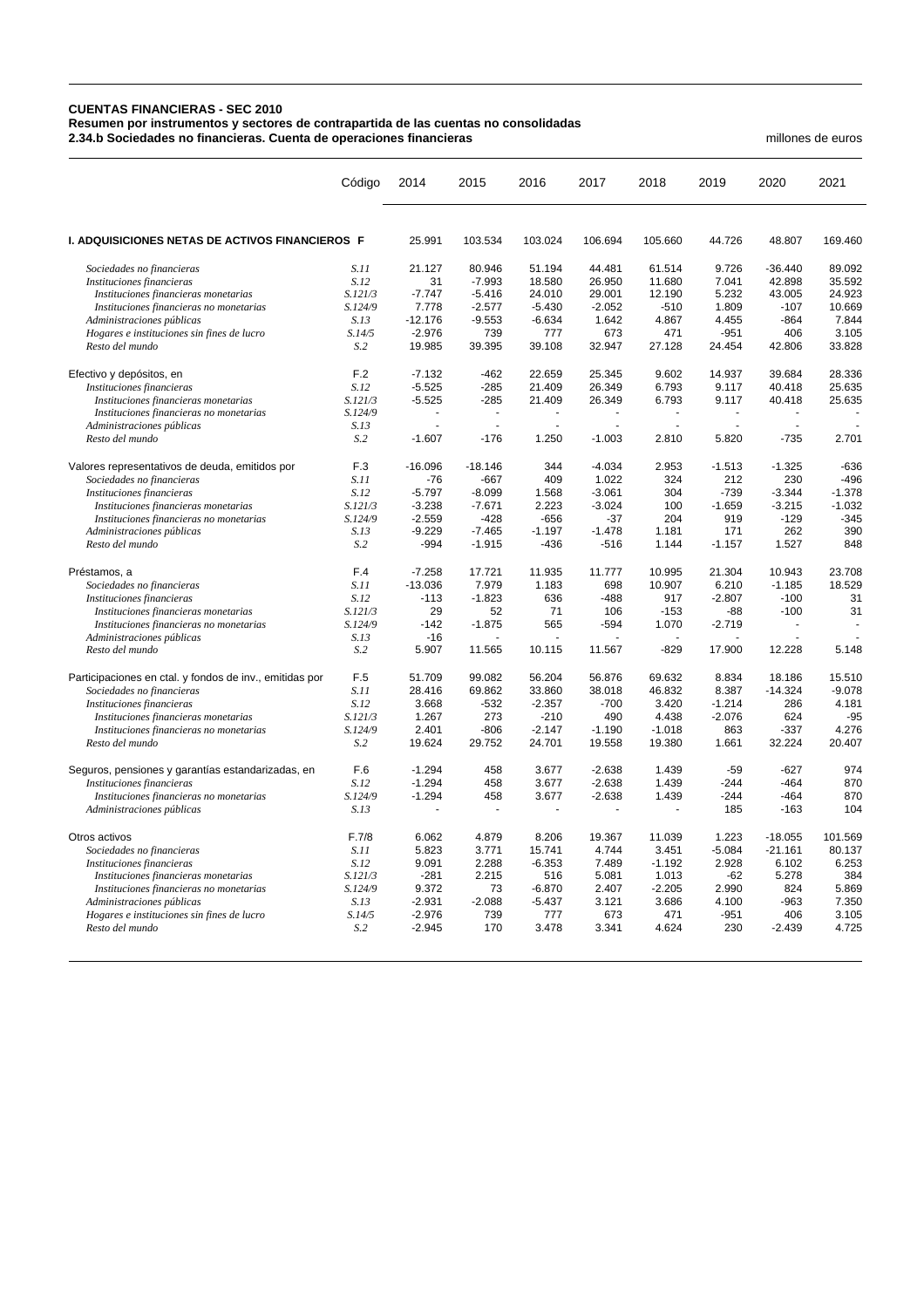## **FINANCIAL ACCOUNTS - ESA 2010**

**Summary by instrument and counterpart sector of the unconsolidated accounts**

EUR millions **2.34.b Non-financial corporations. Financial transactions account**

| 2020-l    | 2020-II   | 2020-III | 2020-IV                  | 2021-l         | 2021-II        | 2021-III       | 2021-IV        | Code    |                                                     |
|-----------|-----------|----------|--------------------------|----------------|----------------|----------------|----------------|---------|-----------------------------------------------------|
|           |           |          |                          |                |                |                |                |         |                                                     |
| $-40.056$ | 19.563    | 40.892   | 28.408                   | $-10.986$      | 74.717         | 46.621         | 59.108         | F       | I. NET ACQUISITION OF FINANCIAL ASSETS              |
| $-39.191$ | $-22.091$ | 25.604   | $-762$                   | $-5.193$       | 34.124         | 35.795         | 24.366         | S.11    | Non-financial corporations                          |
| 2.087     | 33.748    | 2.130    | 4.933                    | $-6.166$       | 12.422         | 4.071          | 25.265         | S.12    | Financial institutions                              |
| 6.058     | 34.862    | $-1.143$ | 3.228                    | $-9.617$       | 11.686         | $-72$          | 22.926         | S.121/3 | Monetary financial institutions                     |
| $-3.971$  | $-1.114$  | 3.272    | 1.705                    | 3.451          | 736            | 4.143          | 2.339          | S.124/9 | Non-monetary financial institutions                 |
| $-8.646$  | 1.415     | $-4.124$ | 10.491                   | $-8.877$       | 5.572          | 1.062          | 10.087         | S.13    | General government                                  |
| $-936$    | 34        | 1.942    | $-635$                   | $-1.408$       | 1.296          | 2.927          | 290            | S.14/5  | Households and non-profit institutions              |
| 6.629     | 6.457     | 15.340   | 14.380                   | 10.660         | 21.303         | 2.766          | $-900$         | S.2     | Rest of the world                                   |
| 3.958     | 34.834    | 1.661    | $-769$                   | $-5.567$       | 10.543         | 1.849          | 21.512         | F.2     | Currency and deposits, claims on                    |
| 3.564     | 33.670    | 2.288    | 897                      | $-7.083$       | 11.440         | 1.359          | 19.919         | S.12    | Financial institutions                              |
| 3.564     | 33.670    | 2.288    | 897                      | $-7.083$       | 11.440         | 1.359          | 19.919         | S.121/3 | Monetary financial institutions                     |
|           |           |          | $\overline{\phantom{a}}$ | $\blacksquare$ |                | $\blacksquare$ | $\overline{a}$ | S.124/9 | Non-monetary financial institutions                 |
|           |           |          |                          | ä,             |                | ÷.             | L.             | S.13    | General government                                  |
| 394       | 1.164     | $-627$   | $-1.666$                 | 1.516          | $-897$         | 490            | 1.592          | S.2     | Rest of the world                                   |
| 1.377     | 521       | $-2.460$ | $-763$                   | $-1.928$       | 800            | 1.371          | $-879$         | F.3     | Debt securities, issued by                          |
| -64       | $-143$    | 116      | 321                      | $-144$         | $-92$          | $-142$         | $-118$         | S.11    | Non-financial corporations                          |
| 559       | $-538$    | $-2.901$ | $-464$                   | $-1.715$       | 46             | 1.330          | $-1.038$       | S.12    | Financial institutions                              |
| 613       | $-456$    | $-2.936$ | $-436$                   | $-1.492$       | 92             | 1.377          | $-1.010$       | S.121/3 | Monetary financial institutions                     |
| $-54$     | $-83$     | 36       | $-28$                    | $-223$         | $-47$          | $-47$          | $-28$          | S.124/9 | Non-monetary financial institutions                 |
| 33        | 52        | 196      | $-19$                    | $-5$           | $-22$          | $-24$          | 441            | S.13    | General government                                  |
| 849       | 1.150     | 129      | $-601$                   | -64            | 868            | 207            | $-164$         | S.2     | Rest of the world                                   |
| $-12.383$ | 2.337     | 10.838   | 10.152                   | 2.480          | 26.489         | 6.928          | $-12.189$      | F.4     | Loans, to                                           |
| $-8.439$  | 3.380     | 8.154    | $-4.280$                 | $-304$         | 19.851         | 6.089          | $-7.108$       | S.11    | Non-financial corporations                          |
| $-49$     | 18        | $-12$    | $-58$                    | $-29$          | -8             | 3              | 65             | S.12    | Financial institutions                              |
| $-49$     | 18        | $-12$    | $-58$                    | $-29$          | -8             | 3              | 65             | S.121/3 | Monetary financial institutions                     |
|           |           |          |                          | L.             | $\overline{a}$ | $\overline{a}$ | L.             | S.124/9 | Non-monetary financial institutions                 |
|           |           |          |                          |                |                |                |                | S.13    | General government                                  |
| $-3.895$  | $-1.062$  | 2.696    | 14.490                   | 2.813          | 6.646          | 836            | $-5.147$       | S.2     | Rest of the world                                   |
| 12.450    | 1.981     | 8.026    | $-4.270$                 | 10.987         | 13.290         | $-6.059$       | $-2.709$       | F.5     | Equity and investment fund shares, issued by        |
| $-1.984$  | $-4.449$  | $-3.568$ | $-4.323$                 | 821            | 255            | $-6.939$       | $-3.215$       | S.11    | Non-financial corporations                          |
| $-253$    | $-340$    | 182      | 697                      | 1.916          | $-1.327$       | 1.801          | 1.791          | S.12    | Financial institutions                              |
| 887       | 312       | $-700$   | 124                      | 698            | $-1.277$       | $-374$         | 859            | S.121/3 | Monetary financial institutions                     |
| $-1.140$  | $-652$    | 882      | 573                      | 1.218          | $-50$          | 2.175          | 932            | S.124/9 | Non-monetary financial institutions                 |
| 14.687    | 6.769     | 11.412   | $-644$                   | 8.250          | 14.362         | $-920$         | $-1.285$       | S.2     | Rest of the world                                   |
| $-890$    | 187       | 56       | 20                       | 162            | 227            | 360            | 225            | F.6     | Insurance, pensions and standardised guarantees, of |
| $-840$    | 276       | 55       | 45                       | 136            | 249            | 242            | 242            | S.12    | Financial institutions                              |
| $-840$    | 276       | 55       | 45                       | 136            | 249            | 242            | 242            | S.124/9 | Non-monetary financial institutions                 |
| $-50$     | $-89$     | 1        | $-26$                    | 26             | $-22$          | 118            | $-18$          | S.13    | General government                                  |
| $-44.568$ | $-20.297$ | 22.772   | 24.038                   | $-17.119$      | 23.368         | 42.172         | 53.149         | F.7/8   | Other assets                                        |
| $-28.704$ | $-20.880$ | 20.902   | 7.520                    | $-5.567$       | 14.110         | 36.787         | 34.807         | S.11    | Non-financial corporations                          |
| $-894$    | 663       | 2.518    | 3.816                    | 609            | 2.022          | $-663$         | 4.285          | S.12    | Financial institutions                              |
| 1.043     | 1.317     | 218      | 2.701                    | $-1.710$       | 1.439          | $-2.436$       | 3.092          | S.121/3 | Monetary financial institutions                     |
| $-1.937$  | $-654$    | 2.300    | 1.115                    | 2.320          | 583            | 1.773          | 1.193          | S.124/9 | Non-monetary financial institutions                 |
| $-8.629$  | 1.451     | $-4.321$ | 10.536                   | $-8.899$       | 5.616          | 968            | 9.664          | S.13    | General government                                  |
| -936      | 34        | 1.942    | $-635$                   | $-1.408$       | 1.296          | 2.927          | 290            | S.14/5  | Households and non-profit institutions              |
| $-5.406$  | $-1.565$  | 1.731    | 2.801                    | $-1.854$       | 324            | 2.153          | 4.102          | S.2     | Rest of the world                                   |
|           |           |          |                          |                |                |                |                |         |                                                     |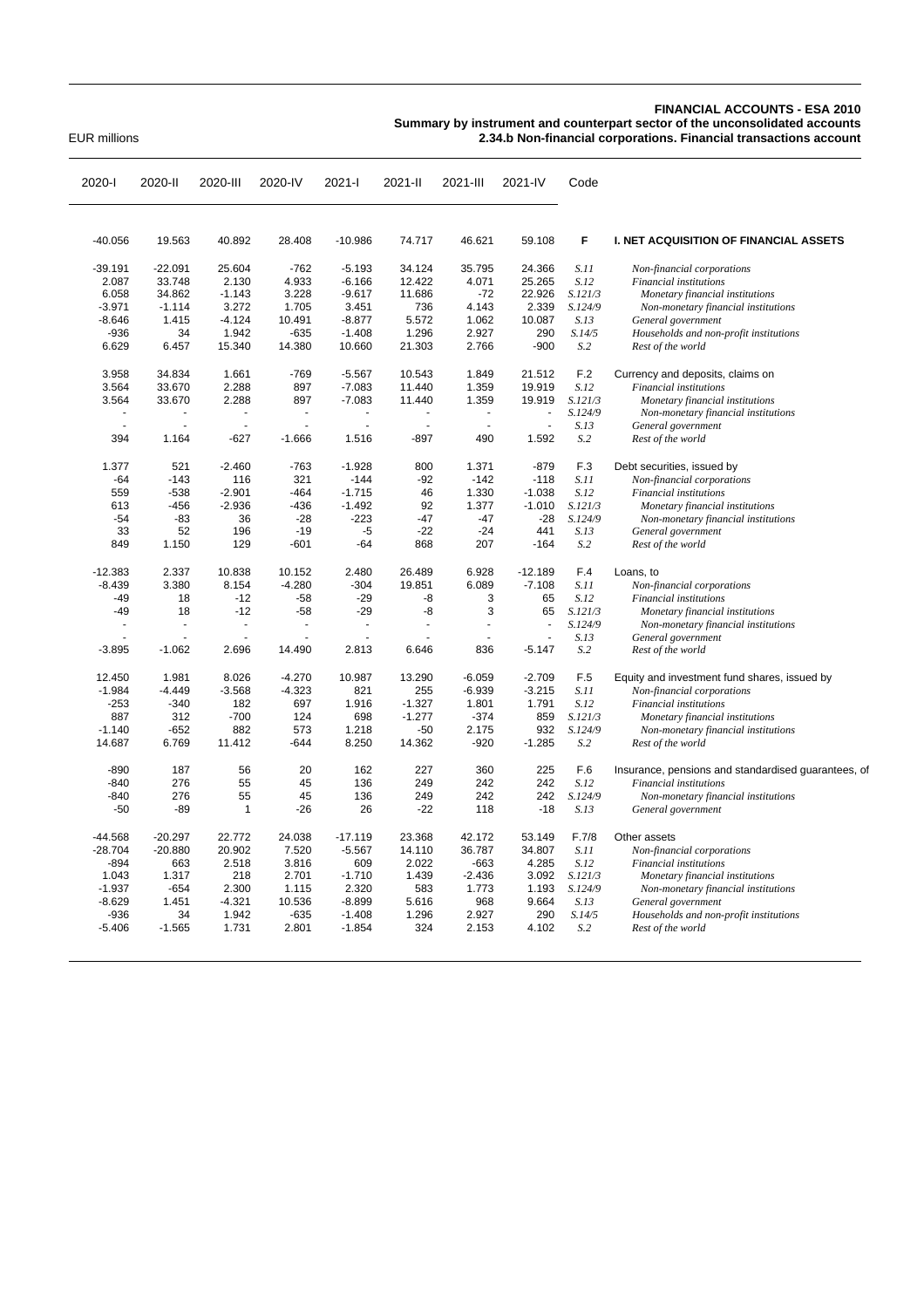## **CUENTAS FINANCIERAS - SEC 2010**

**Resumen por instrumentos y sectores de contrapartida de las cuentas no consolidadas 2.34.b Sociedades no financieras. Cuenta de operaciones financieras** millones de euros

|                                                                      | Código                   | 2014                 | 2015                 | 2016                 | 2017                 | 2018                    | 2019               | 2020            | 2021               |
|----------------------------------------------------------------------|--------------------------|----------------------|----------------------|----------------------|----------------------|-------------------------|--------------------|-----------------|--------------------|
| <b>TOTAL</b>                                                         |                          | 25.991               | 103.534              | 103.024              | 106.694              | 105.660                 | 44.726             | 48.807          | 169.460            |
| II. OPERACIONES FINANCIERAS NETAS (=I-III)                           | <b>B.9</b>               | 33.189               | 38.539               | 37.889               | 30.618               | 14.965                  | 6.081              | 19.627          | 32.212             |
| Instituciones financieras                                            | S.12                     | 37.488               | 5.354                | 14.631               | 15.328               | $-4.217$                | 17.661             | $-4.930$        | 18.559             |
| Instituciones financieras monetarias                                 | S.121/3                  | 27.512               | $-330$               | 18.176               | 22.541               | 28.459                  | 2.506              | $-6.544$        | 10.739             |
| Instituciones financieras no monetarias                              | S.124/9                  | 9.976                | 5.684                | $-3.545$             | $-7.213$             | $-32.676$               | 15.155             | 1.614           | 7.820              |
| Administraciones públicas                                            | S.13                     | $-10.564$            | $-1.206$             | $-2.474$             | 1.779                | 5.747                   | 5.969              | 889             | 11.556             |
| Hogares e instituciones sin fines de lucro                           | S.14/5                   | $-4.936$             | 18.170               | 15.197               | 17.625               | 21.415                  | 3.374              | $-19.881$       | -3                 |
| Resto del mundo                                                      | S <sub>0</sub>           | $-4.848$             | 5.873                | 106                  | $-3.340$             | $-3.391$                | $-24.696$          | 3.565           | $-12.910$          |
| Sin sectorizar                                                       | Ξ.                       | 16.049               | 10.349               | 10.428               | $-773$               | $-4.590$                | 3.773              | 39.983          | 15.010             |
| III. PASIVOS NETOS CONTRAÍDOS                                        | F                        | $-7.198$             | 64.995               | 65.136               | 76.075               | 90.695                  | 38.645             | 29.180          | 137.248            |
| Sociedades no financieras                                            | S.11                     | 21.127               | 80.946               | 51.194               | 44.481               | 61.514                  | 9.726              | $-36.440$       | 89.092             |
| Instituciones financieras                                            | S.12                     | $-37.458$            | $-13.347$            | 3.949                | 11.622               | 15.897                  | $-10.620$          | 47.828          | 17.033             |
| Instituciones financieras monetarias                                 | S.121/3                  | $-35.259$            | $-5.086$             | 5.834                | 6.461                | $-16.269$               | 2.727              | 49.549          | 14.184             |
| Instituciones financieras no monetarias                              | S.124/9                  | $-2.199$             | $-8.261$             | $-1.886$             | 5.161                | 32.167                  | $-13.346$          | $-1.721$        | 2.848              |
| Administraciones públicas                                            | S.13                     | $-1.612$             | $-8.347$             | $-4.160$             | $-136$               | -881                    | $-1.514$           | $-1.752$        | $-3.712$           |
| Hogares e instituciones sin fines de lucro                           | S.14/5                   | 1.960                | $-17.430$            | $-14.420$            | $-16.952$            | $-20.944$               | $-4.325$           | 20.287          | 3.108              |
| Resto del mundo<br>Sin sectorizar                                    | S.2<br>÷.                | 24.833               | 33.523               | 39.001               | 36.287               | 30.519                  | 49.150             | 39.241          | 46.738             |
|                                                                      |                          | $-16.049$            | $-10.349$            | $-10.428$            | 773                  | 4.590                   | $-3.773$           | $-39.983$       | $-15.010$          |
| Valores representativos de deuda, en poder de                        | F.3                      | -837                 | 1.647                | 3.852                | 10.042               | 6.335                   | 13.877             | 10.675          | 14.256             |
| Sociedades no financieras                                            | S.11                     | -76                  | $-667$               | 409                  | 1.022                | 324                     | 212                | 230             | $-496$             |
| Instituciones financieras                                            | S.12                     | 1.949                | 1.699                | 1.808                | 5.317                | 4.208                   | 2.901              | 10.125          | 5.740              |
| Instituciones financieras monetarias                                 | S.121/3                  | 508                  | 442                  | 1.108                | 4.917                | 2.891                   | 703                | 10.087          | 4.962              |
| Instituciones financieras no monetarias                              | S.124/9                  | 1.441                | 1.258                | 700                  | 400                  | 1.316                   | 2.197              | 39              | 778                |
| Administraciones públicas                                            | S.13                     |                      |                      |                      |                      | ä,                      | 144                | $-33$           | -9                 |
| Hogares e instituciones sin fines de lucro<br>Resto del mundo        | S.14/5<br>S.2            | $-1.597$<br>$-1.112$ | $-805$<br>1.419      | $-714$<br>2.350      | $-1.172$<br>4.875    | $\overline{7}$<br>1.796 | -88<br>10.708      | -322<br>674     | 129<br>8.892       |
|                                                                      |                          |                      |                      |                      |                      |                         |                    |                 |                    |
| Préstamos, concedidos por                                            | F.4                      | $-53.902$            | 159                  | 4.947                | 3.010                | 3.351                   | 6.066              | 41.893          | 25.615             |
| Sociedades no financieras                                            | S.11                     | $-13.036$            | 7.979                | 1.183                | 698                  | 10.907                  | 6.210              | $-1.185$        | 18.529             |
| Instituciones financieras                                            | S.12                     | -44.990              | $-5.984$             | 5.325                | $-5.660$             | $-13.213$               | $-7.186$           | 35.943          | 5.705              |
| Instituciones financieras monetarias                                 | S.121/3                  | $-39.414$            | $-1.809$             | 8.170                | $-907$               | $-13.212$               | $-3.290$           | 39.480          | 6.468              |
| Instituciones financieras no monetarias<br>Administraciones públicas | S.124/9<br>S.13          | $-5.576$<br>$-1.011$ | $-4.176$<br>$-1.397$ | $-2.845$<br>$-1.567$ | $-4.753$<br>$-1.131$ | $-1$<br>200             | $-3.897$<br>$-191$ | $-3.537$<br>335 | $-763$<br>$-2.639$ |
| Resto del mundo                                                      | S.2                      | 5.135                | $-440$               | 6                    | 9.103                | 5.457                   | 7.232              | 6.800           | 4.020              |
| Participaciones en el ctal. y fondos de inv., de                     | F.5                      | 54.354               | 71.110               | 49.426               | 48.755               | 70.529                  | 23.353             | 32.432          | 19.081             |
| Sociedades no financieras                                            | S.11                     | 28.416               | 69.862               | 33.860               | 38.018               | 46.832                  | 8.387              | $-14.324$       | $-9.078$           |
| Instituciones financieras                                            | S.12                     | 4.278                | $-10.753$            | $-3.795$             | 11.209               | 23.973                  | $-10.522$          | $-356$          | 2.871              |
| Instituciones financieras monetarias                                 | S.121/3                  | 3.453                | $-2.830$             | $-3.008$             | 3.057                | $-5.786$                | 1.151              | $-1.628$        | 1.883              |
| Instituciones financieras no monetarias                              | S.124/9                  | 825                  | $-7.923$             | $-787$               | 8.152                | 29.759                  | $-11.673$          | 1.272           | 988                |
| Administraciones públicas                                            | S.13                     | $-1.864$             | $-3.727$             | $-713$               | $-168$               | $-34$                   | $-224$             | $-248$          | $-423$             |
| Hogares e instituciones sin fines de lucro                           | S.14/5                   | 3.307                | -16.126              | -13.731              | -15.515              | -21.059                 | -4.450             | 12.476          | -2.907             |
| Resto del mundo                                                      | S.2                      | 20.216               | 31.853               | 33.805               | 15.212               | 20.818                  | 30.162             | 34.884          | 28.618             |
| Seguros, pensiones y garantías estand., a favor de                   | F.6                      | 138                  | $-305$               | 35                   | 19                   | 39                      | 27                 | 89              | 61                 |
| Instituciones financieras                                            | S.12                     | $-32$                | 1                    | 10                   | -6                   | $-2$                    | 1                  | 4               | 41                 |
| Instituciones financieras no monetarias                              | S.124/9                  | $-32$                | 1                    | 10                   | -6                   | $-2$                    | 1                  | $\overline{4}$  | 41                 |
| Hogares e instituciones sin fines de lucro                           | S.14/5                   | 170                  | $-307$               | 25                   | 25                   | 41                      | 27                 | 85              | 21                 |
| Otros pasivos                                                        | F.7/8                    | $-6.951$             | $-7.616$             | 6.876                | 14.250               | 10.441                  | -4.679             | $-55.908$       | 78.234             |
| Sociedades no financieras                                            | S.11                     | 5.823                | 3.771                | 15.741               | 4.744                | 3.451                   | $-5.084$           | $-21.161$       | 80.137             |
| Instituciones financieras                                            | S.12                     | 1.337                | 1.689                | 602                  | 762                  | 931                     | 4.187              | 2.112           | 2.675              |
| Instituciones financieras monetarias                                 | S.121/3                  | 194                  | $-890$               | $-435$               | $-606$               | $-163$                  | 4.162              | 1.610           | 871                |
| Instituciones financieras no monetarias                              | S.124/9                  | 1.144                | 2.578                | 1.037                | 1.368                | 1.094                   | 25                 | 502             | 1.805              |
| Administraciones públicas                                            | S.13                     | 1.263                | $-3.224$             | $-1.880$             | 1.163                | $-1.046$                | $-1.243$           | $-1.806$        | $-642$             |
| Hogares e instituciones sin fines de lucro                           | S.14/5                   | 80                   | $-194$               |                      | $-290$               | 67                      | 187                | 8.048           | 5.866              |
| Resto del mundo                                                      | S.2                      | 594                  | 690                  | 2.842                | 7.098                | 2.448                   | 1.048              | $-3.117$        | 5.208              |
| Sin sectorizar                                                       | $\overline{\phantom{a}}$ | $-16.049$            | $-10.349$            | $-10.428$            | 773                  | 4.590                   | $-3.773$           | $-39.983$       | $-15.010$          |